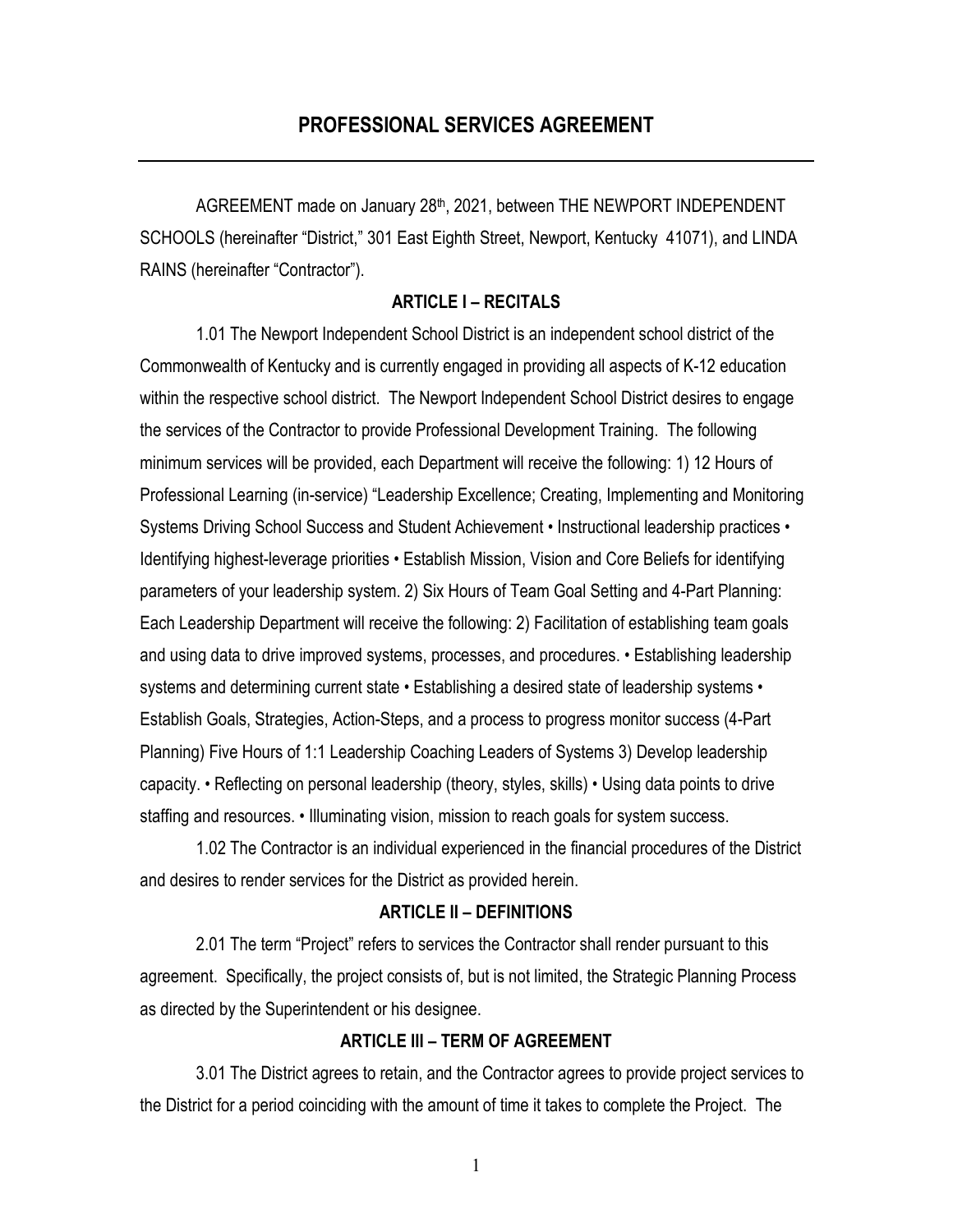District's Superintendent, Tony Watts, shall establish the time necessary to complete the project and in as much, when said project and this Agreement shall end.

# **ARTICLE IV – SERVICES TO BE PROVIDED**

4.01 The Contractor shall work in close coordination and communication with the Superintendent.

4.02 The Contractor shall provide Project services, which shall consist of all services requested by the Superintendent. The Superintendent shall have the sole authority to establish the scope and nature of the project.

### **ARTICLE V – FEE**

5.01 As compensation for services rendered under this agreement, the Contractor shall receive compensation in the amount of \$75.00 per hour, with a total contract sum not to exceed \$25,000.00.

### **ARTICLE VI – NO BENEFITS**

6.01 The Contractor is an independent contractor and therefore is not entitled to any benefits provided by the District. Specifically, the District does not agree to provide any medical or dental benefits, group life insurance, retirement, unemployment, social security, other employment related taxes, city/county etc., and/or any other benefits. Finally, Contractor will be issued a 1099 for services rendered to the District pursuant to this Agreement.

# **ARTICLE VII – TERMINATION**

7.01 This agreement may be terminated by either party on the following terms. The Contractor can terminate this agreement by giving thirty (30) days written notice of termination to the District. The Newport Board of Education may terminate this agreement at any time by giving thirty (30) days written notice of termination to the Contractor. Termination pursuant to this provision shall not prejudice any other remedy that either party may have either at law, in equity, or under this agreement. Upon the completion of agreed upon Project services, this Contract shall terminate without further notice.

#### **ARTICLE VIII – GENERAL PROVISIONS**

8.01 Any notices to be given under this agreement by either party to the other may be affected by personal delivery in writing or by mail, registers or certified, postage prepaid. Mailed notices shall be addressed to the parties at the addresses appearing in the introductory paragraph of this agreement, but each party may adopt a new address by written notice in accordance with

2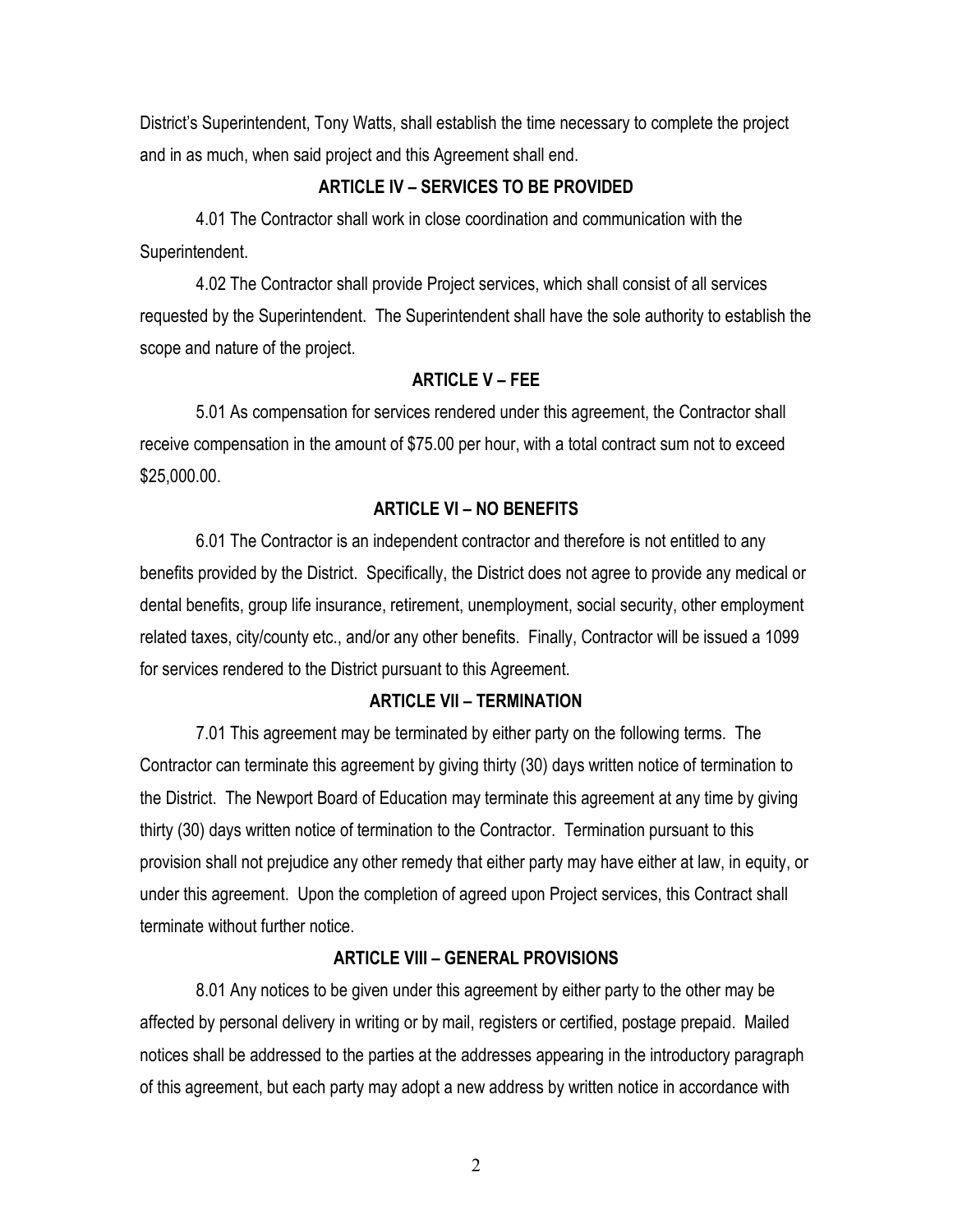this paragraph. Notices delivered personally shall be deemed communicated as of actual receipt; mailed notices shall be deemed communicated as of three (3) business days after mailing.

8.02 This agreement supersedes all other oral and written agreement between the parties with respect to this agreement, and this agreement contains all the covenants and agreement between the parties with respect to the Contract.

8.03 This agreement shall be governed by and construed in accordance with the laws of the Commonwealth of Kentucky.

8.04 Neither this agreement not any duties nor obligations hereunder shall be assigned by the Contractor without prior written consent of the District. In the event of an assignment by the Contractor to which the District has consented, the assignee or a legal representative shall agree in writing with the District to personally assume, perform, and be bound by the covenants, obligations, and agreements contained herein.

8.05 Subject to the provision regarding assignment, this agreement shall be binding on the heirs, executors, administrators, legal representatives, successors, and assigns of the respective parties.

8.06 If any action at law or in equity is brought to enforce or interpret the provisions of this agreement, the prevailing party shall be entitled to reasonable attorney's fee and costs in addition to any other relief to which he may be entitled.

8.07 This agreement may be amended by the mutual agreement of the parties hereto in a writing to be attached to and incorporated into this agreement.

8.08 In the event that any one or more of the provisions contained in this agreement shall for any reason be held to be invalid, illegal, or unenforceable in any aspect, such invalidity, illegality, or unenforceability shall not affect any other provision of this agreement and all remaining provisions shall be construed as if the invalid, illegal, or unenforceable provision had never been contained herein.

Dated this day of January 2021. This agreement shall be effective on January 28, 2021, regardless of the date executed.

3